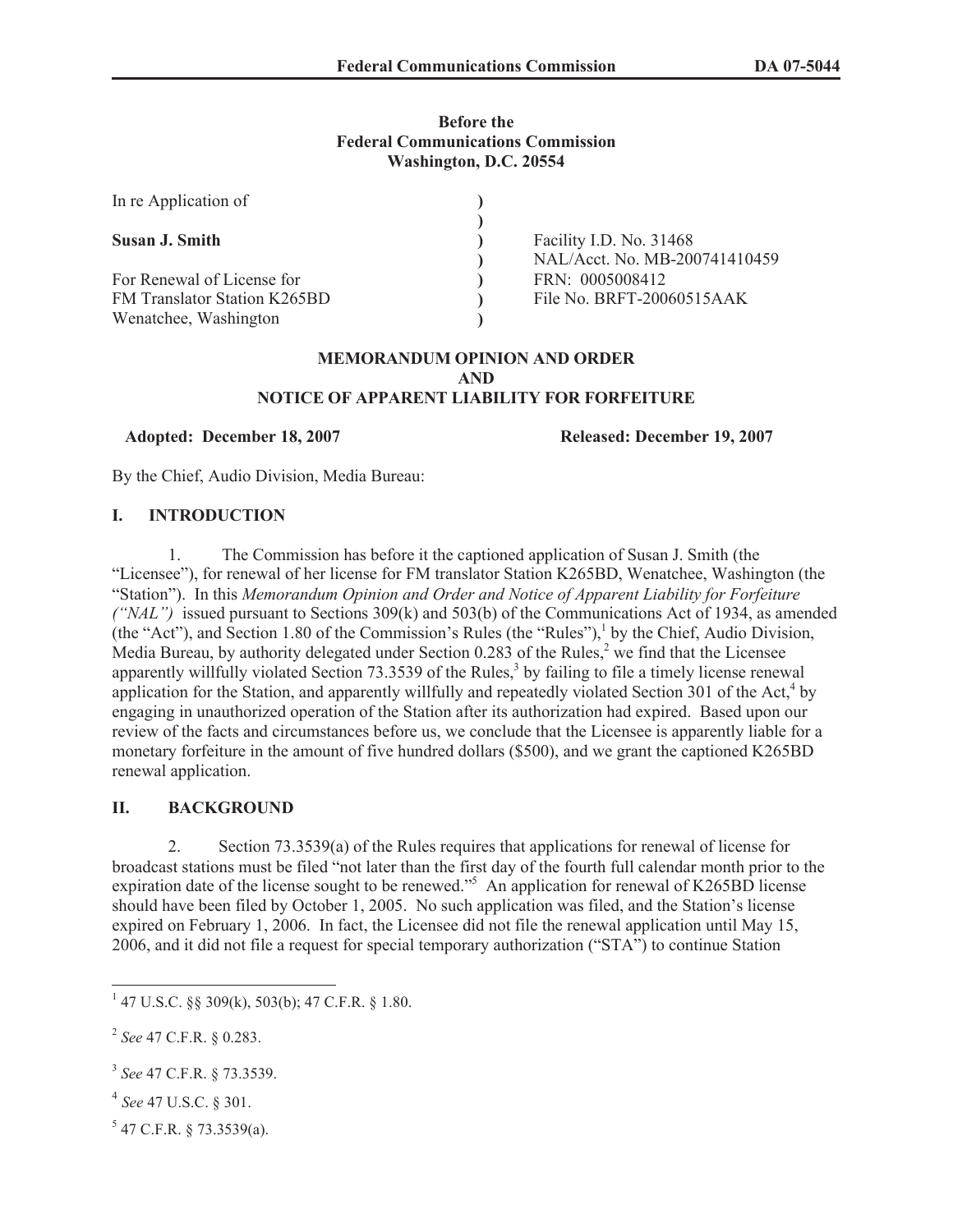operations after its license had expired. The Licensee explains that she simply inadvertently failed to file the K265BD license renewal application in a timely manner.<sup>6</sup>

## **III. DISCUSSION**

3. *Proposed Forfeiture* In this case, the Licensee has failed to file a timely license renewal application for the Station, as required by Section 73.3539 of the Rules. Moreover, it continued operating the Station for more than three months after the license had expired on February 1, 2006, before filing the appropriate renewal application, never seeking STA to so operate, in violation of Section 301 of the Act. Notwithstanding the Licensee's explanation that its failure to file a timely license renewal application was inadvertent, licensees are obligated to comply fully with the Rules, including filing a timely license renewal application and maintaining in effect the station's authorization. <sup>7</sup> Here, the Licensee did not do so.

4. This *NAL* is issued pursuant to Section 503(b)(1)(B) of the Act. Under that provision, any person who is determined by the Commission to have failed willfully or repeatedly to comply with any provision of the Act or any rule, regulation, or order issued by the Commission shall be liable to the United States for a forfeiture penalty.<sup>8</sup> Section 312(f)(1) of the Act defines willful as "the conscious and deliberate commission or omission of [any] act, irrespective of any intent to violate" the law.<sup>9</sup> The legislative history to Section 312(f)(1) of the Act clarifies that this definition of willful applies to both Sections 312 and 503(b) of the  $\text{Act}^{(10)}$  and the Commission has so interpreted the term in the Section 503(b) context.<sup>11</sup> Section 312(f)(2) of the Act provides that "[t]he term 'repeated,' when used with reference to the commission or omission of any act, means the commission or omission of such act more than once or, if such commission or omission is continuous, for more than one day."<sup>12</sup>

5. The Commission's *Forfeiture Policy Statement* and Section 1.80(b)(4) of the Rules establish a base forfeiture amount of \$3,000 for the failure to file a required form.<sup>13</sup> The guidelines also specify a base forfeiture amount of \$10,000 for construction and/or operation without an instrument of authorization for the service.<sup>14</sup> In determining the appropriate forfeiture amount, we may adjust the base amount upward or downward by considering the factors enumerated in Section 503(b)(2)(D) of the Act, including "the nature, circumstances, extent and gravity of the violation, and, with respect to the violator,

8 47 U.S.C. § 503(b)(1)(B). *See also* 47 C.F.R. 1.80(a)(1).

 $9$  47 U.S.C. § 312(f)(1).

<sup>10</sup> *See* H.R. Rep. No. 97-765, 97<sup>th</sup> Cong. 2d Sess. 51 (1982).

<sup>11</sup> *See Southern California Broadcasting Co.*, Memorandum Opinion and Order, 6 FCC Rcd 4387, 4388 (1991).

 $12$  47 U.S.C. § 312(f)(2).

<sup>13</sup> *See Forfeiture Policy Statement and Amendment of Section 1.80(b) of the Rules to Incorporate the Forfeiture Guidelines,* Report and Order, 12 FCC Rcd 17087, 17113-15 (1997) ("*Forfeiture Policy Statement*"), *recon. denied*, 15 FCC Rcd 303 (1999); 47 C.F.R. § 1.80(b)(4), note to paragraph (b)(4), Section I.

<sup>14</sup> A broadcast station requires an authorization from the Commission to operate. *See* 47 U.S.C. § 301.

<sup>&</sup>lt;sup>6</sup> See captioned application, Exhibit 1. The Licensee also requests a waiver of Section 73.3539 of the Rules to permit the processing of her license renewal application for K265BD. In light of our action below, we need not rule on this waiver request.

<sup>7</sup> *See, e.g, Hemmingford Media, Inc*., Forfeiture Order, 14 FCC Rcd 2940, 2941-2 (CIB 1999) (responsibility for complying with terms of station license "rests solely and exclusively with the licensee") (citing *Empire Broadcasting Corp*., Memorandum Opinion and Order, 25 FCC 2d 68 (1970).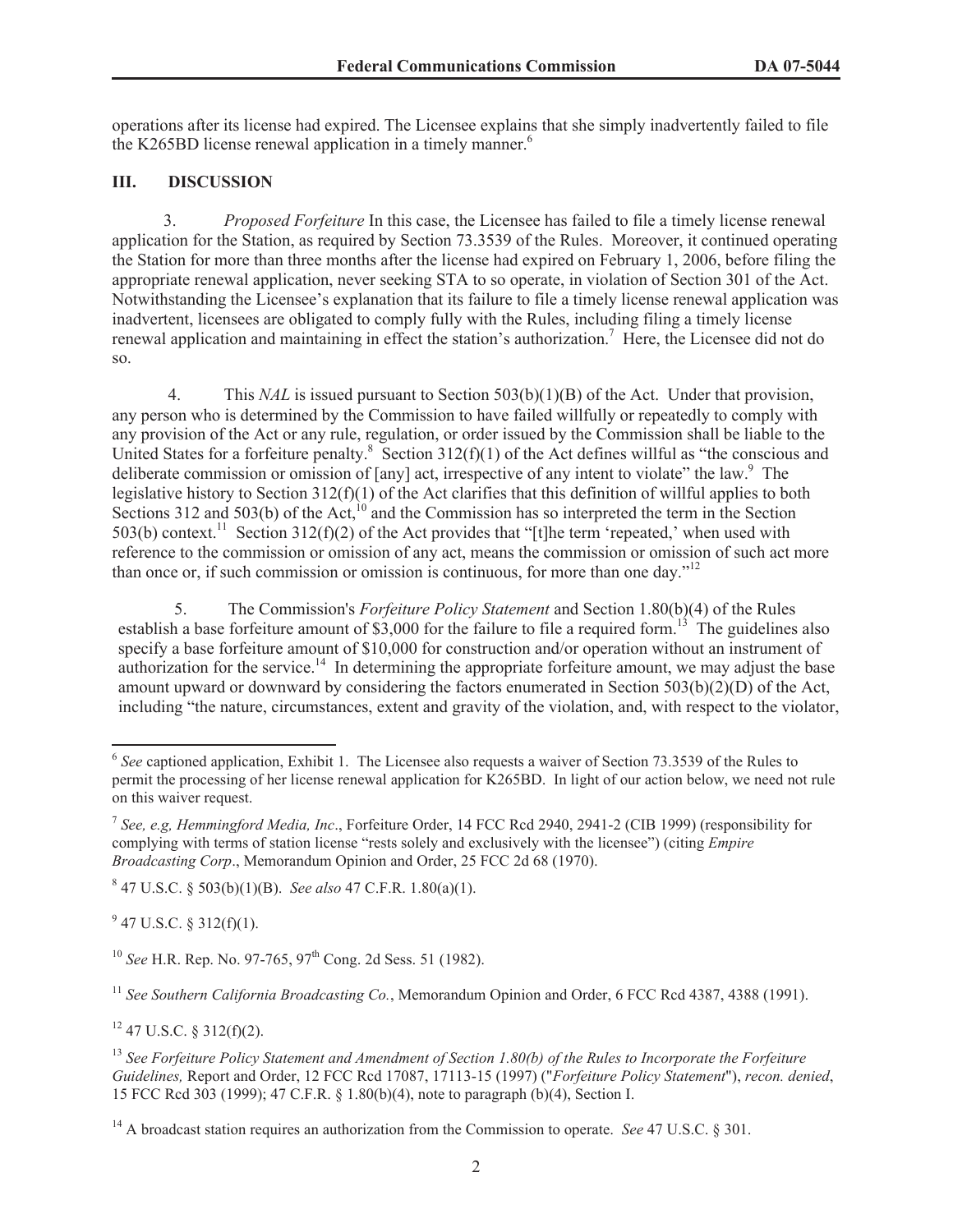the degree of culpability, any history of prior offenses, ability to pay, and such other matters as justice may require."<sup>15</sup>

6. In this case, the Licensee failed to file a timely renewal application and continued Station operations for more than three months after the Station's license had expired before filing the appropriate renewal application, never seeking STA to so operate. Nevertheless, because it had previously been licensed to operate Station K265BD, the latter transgression is not comparable to "pirate" wireless operations, which typically have been subject to forfeitures of approximately \$10,000. Taking into consideration these facts and all of the factors required by Section 503(b)(2)(D) of the Act and the *Forfeiture Policy Statement*, we will reduce the forfeiture from the base amount to two hundred fifty dollars (\$250) for each violation. Thus, we propose a forfeiture in the total amount of five hundred dollars (\$500).

7. *License Renewal Application.* In evaluating an application for license renewal, the Commission's decision is governed by Section 309(k) of the Act.<sup>16</sup> That section provides that if, upon consideration of the application and pleadings, we find that (1) the station has served the public interest, convenience, and necessity; (2) there have been no serious violations of the Act or the Rules; and (3) there have been no other violations which, taken together, constitute a pattern of abuse, we are to grant the renewal application.<sup>17</sup> If, however, the licensee fails to meet that standard, the Commission may deny the application – after notice and opportunity for a hearing under Section 309(e) of the Act – or grant the application "on terms and conditions that are appropriate, including a renewal for a term less than the maximum otherwise permitted."<sup>18</sup>

8. We find that the Licensee's violations of Section 73.3539 of the Rules and Section 301 of the Act do not constitute "serious violations" warranting designation for evidentiary hearing. Moreover, we find no evidence of violations that, when considered together, evidence a pattern of abuse.<sup>19</sup> Further, we find that Station K265BD served the public interest, convenience, and necessity during the subject license term. We will, therefore, grant the license renewal application below.

# **IV. ORDERING CLAUSES**

9. Accordingly, IT IS ORDERED, pursuant to Section 503(b) of the Communications Act of 1934, as amended, and Section 1.80 of the Commission's Rules, that Susan J. Smith is hereby NOTIFIED of her APPARENT LIABILITY FOR FORFEITURE in the amount of five hundred dollars

<sup>15</sup> 47 U.S.C. § 503(b)(2)(D); *see also Forfeiture Policy Statement,* 12 FCC Rcd at 17100; 47 C.F.R. § 1.80(b)(4).

 $16$  47 U.S.C. § 309(k).

<sup>17</sup> 47 U.S.C. § 309(k)(1). The renewal standard was amended to read as described by Section 204(a) of the Telecommunications Act of 1996, Pub. L. No. 104-104, 110 Stat. 56 (1996). S*ee Implementation of Sections 204(a) and 204(c) of the Telecommunications Act of 1996 (Broadcast License Renewal Procedures)*, Order, 11 FCC Rcd 6363 (1996).

 $18$  47 U.S.C. §§ 309(k)(2), 309(k)(3).

 $<sup>19</sup>$  For example, we do not find here that the Licensee's Station operation "was conducted in an exceedingly careless,</sup> inept and negligent manner and that the licensee is either incapable of correcting or unwilling to correct the operating deficiencies." *See Heart of the Black Hills Stations*, Decision, 32 FCC 2d 196, 198 (1971). Nor do we find on the record here that "the number, nature and extent" of the violations indicate that "the licensee cannot be relied upon to operate [the station] in the future in accordance with the requirements of its licenses and the Commission's Rules." *Heart of the Black Hills Stations*, 32 FCC 2d at 200. *See also Center for Study and Application of Black Economic Development*, Hearing Designation Order, 6 FCC Rcd 4622 (1991), *Calvary Educational Broadcasting Network, Inc*., Hearing Designation Order, 7 FCC Rcd 4037 (1992).